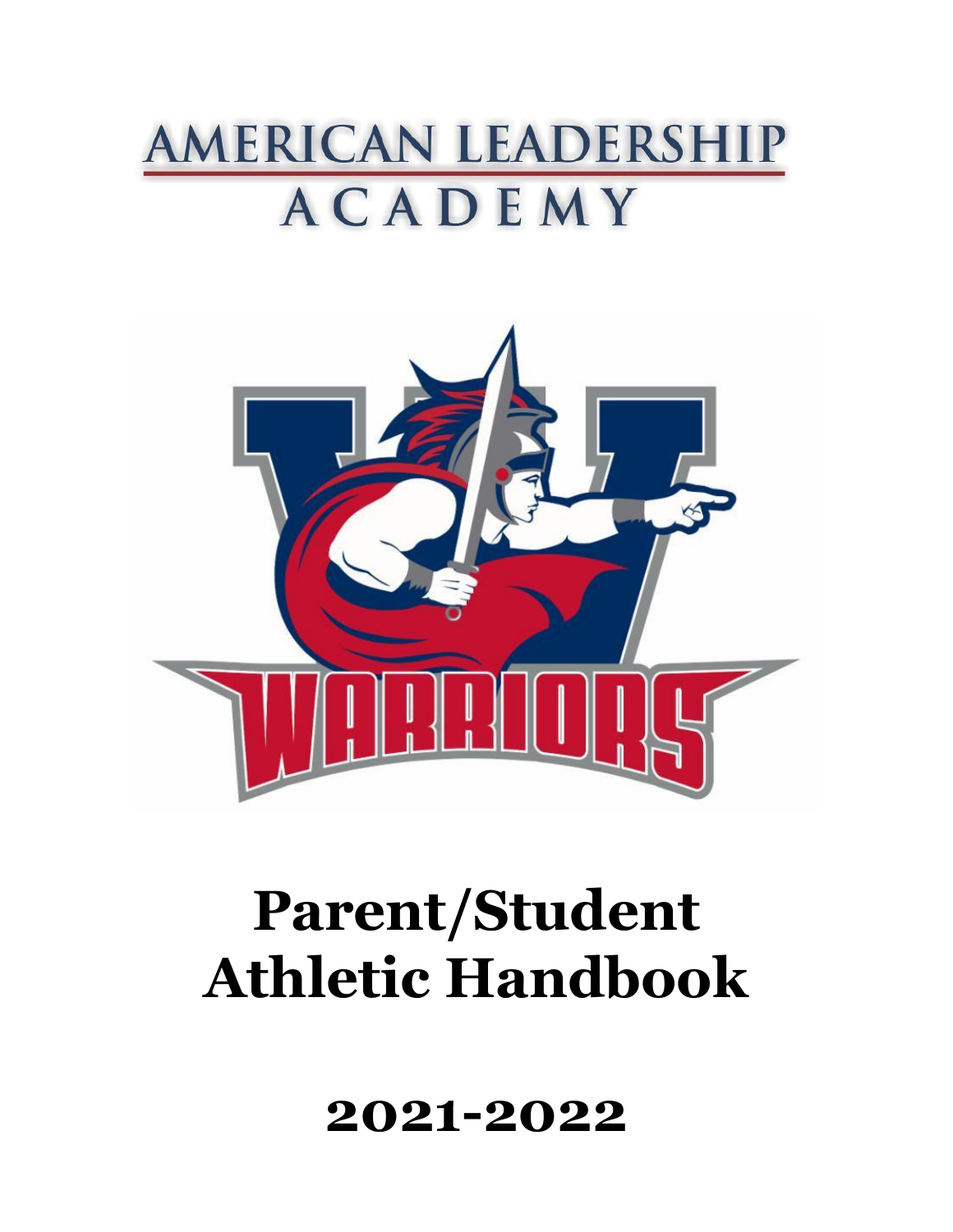# **Fall**

HS Football (M)

HS Girls Volleyball (W)

HS Cross Country (M/W)

JH/HS Spirit Line and Cheer (Year-round) (W/M)

# **Winter**

HS Basketball (M & W)

HS Wrestling (M)

HS Soccer (M & W)

JH/HS Spirit Line and Cheer (W/M)

# **Spring**

HS Track (M/W)

HS Softball (W)

HS Baseball (M)

HS Boys Volleyball (M)

JH/HS Spirit Line and Cheer (W/M)

### **JUNIOR HIGH – CANYON ATHLETIC ASSOCIATION LEAGUE**

| <b>OUARTER 1</b>     | <b>OUARTER 2</b>      | <b>OUARTER 3</b>        | <b>OUARTER 4</b>               |
|----------------------|-----------------------|-------------------------|--------------------------------|
| AUG - OCT            | OCT - DEC             | DEC - MAR               | <b>MAR - MAY</b>               |
| <b>BOYS BASEBALL</b> | <b>GIRLS SOFTBALL</b> | <b>TACKLE FOOTBALL</b>  | <b>BOYS BASKETBALL</b>         |
| GIRLS BASKETBALL     | WRESTLING             | <b>GIRLS VOLLEYBALL</b> | <b>GIRLS &amp; BOYS SOCCER</b> |
| <b>CROSS COUNTRY</b> |                       |                         | <b>TRACK AND FIELD</b>         |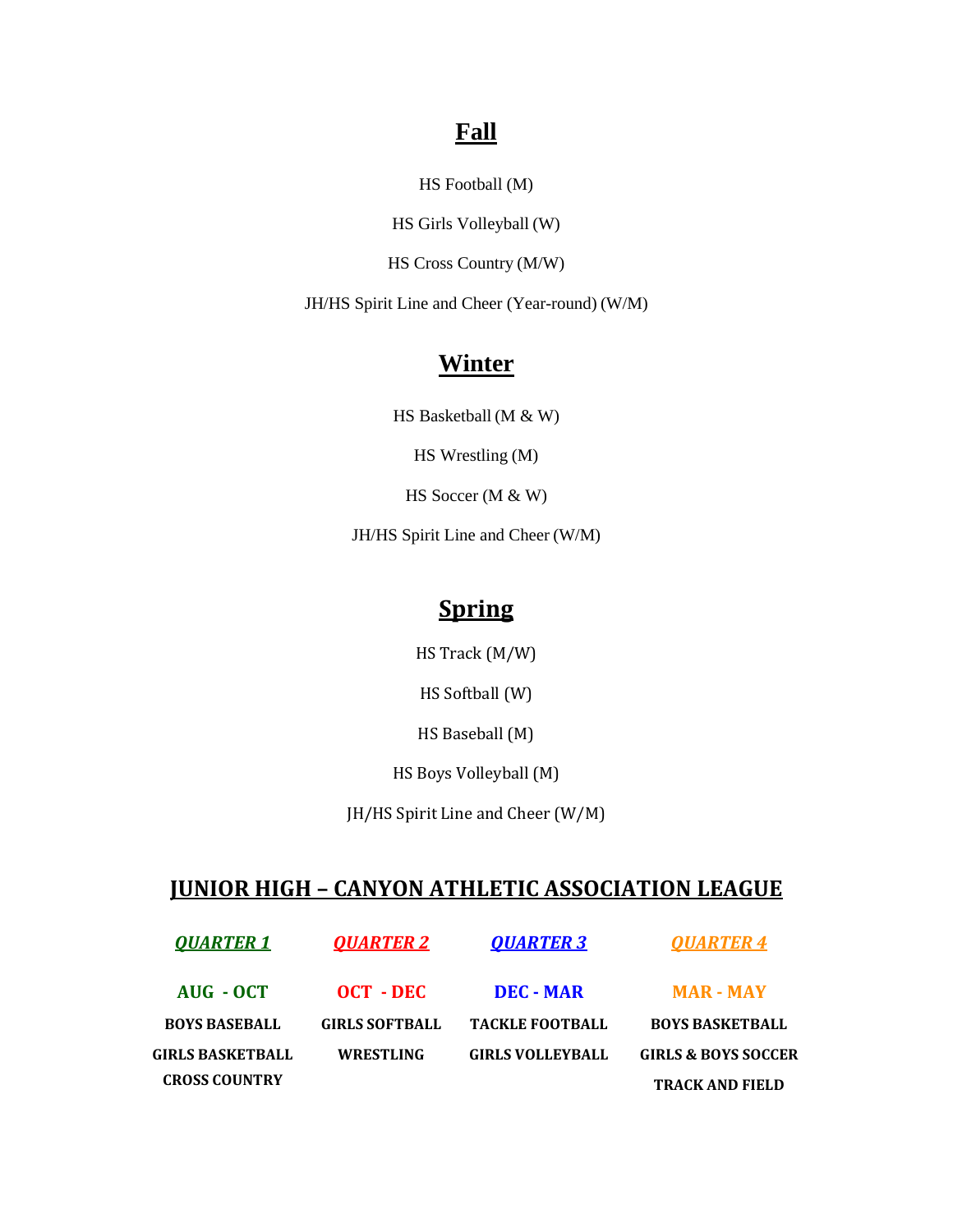#### **PARTICIPATION CLEARANCE PROCEDURE**

The athletic office must clear students prior to participating in a sport.

The following guidelines will be enforced.

- Athletic fees paid prior to first competition.
	- $\circ$  JH \$100
	- o HS \$150
- Physical (Must be dated on or after March  $1<sup>st</sup>$  of the upcoming school year. Example: March  $1^{st}$ , 2021 for the 2021-22 school year). Physicals need to be completed on the 21-22 AIA Physical Evaluation Form. No other documents will be accepted. All Pages of the Physical need to be uploaded in order to be approved.
- Register My Athlete registration completed and all required documents uploaded to website (registermyathlete.com). **We will not be accepting any physical documents in person.** No Clearance Cards (Blue Cards) will be handed out before tryouts. Coaches will be able to see if an athlete is cleared by their "Ready for Tryouts" status on Register My Athlete. Any athlete showing "Not complete" as their status is not cleared for participation in tryouts or practice.

#### **Equipment/Uniforms**

Students are responsible for all equipment and uniforms signed out to them for the season. Students will be charged for any equipment/uniforms not turned back in or damaged beyond normal use during season.

#### **Commitment**

Once a student has tried out and officially made a team or committed to a sport, the student is not permitted to quit unless forced to do so. For example: injury, illness, etc. If the student does quit, he/she then becomes ineligible to participate in any ALA extracurricular group or team during that season or following season (unless approved by the athletic director) Commitment as a team player is vital to the success of our sports program and to the other members of the team.

#### **Detention/Suspension**

Students with discipline issues resulting in detention or suspension will be expected to serve punishment within the allotted time given by administration, even if this means missing practice or game time. Failure to serve will result in additional punishment. If the student misses school and/or practice time do to suspension or after school detention, additional disciplinary action may be assigned per individual sport by the coach.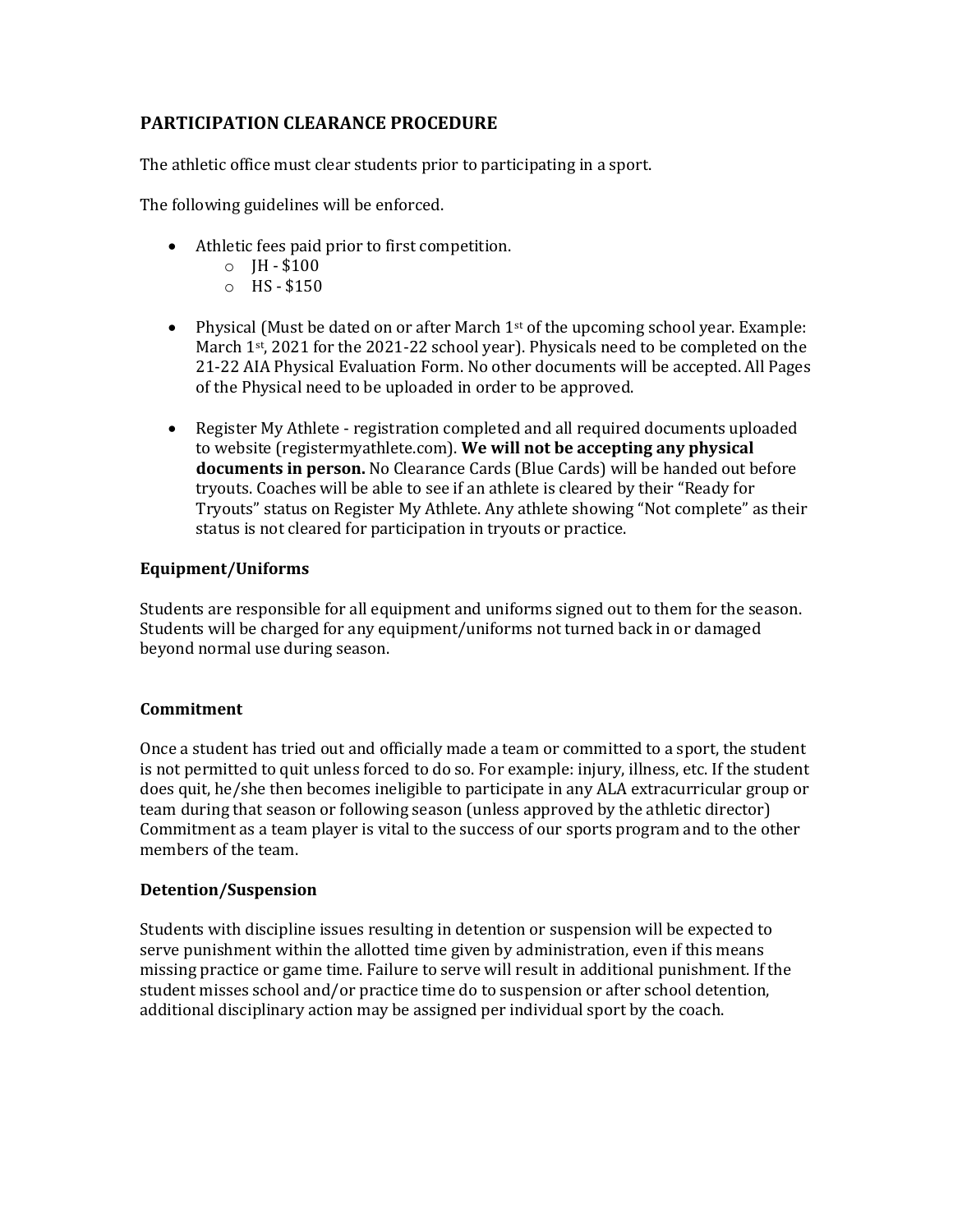### **Extra-Curricular Activity Eligibility**

#### **Eligibility**

#### Criterion:

- Student must maintain a cumulative GPA of 2.0 or better with no failing grades.
- Student may not have received any "Red" discipline cards the week of and the week prior to game/activity day

#### **Eligibility Duration and Deadlines**

- An eligibility report will be pulled every two weeks using the school's student information system. If a student's cumulative GPA is below 2.0 OR they have earned a failing grade, in any subject, they will be academically ineligible for a two-week period. If there was an inaccuracy in the eligibility report due to teacher input of grades, a student may be determined eligible with a signed statement from the teacher indicating the circumstances leading to the error. The Athletic Director has final say in any eligibility dispute.
- The eligibility report will be pulled on Wednesday's and enforced for a two-week period starting the Tuesday following the date of the report. Grades will be pulled after the second week of a given quarter.

#### **Academic Ineligibility Consequences:**

- Student may attend game/activity
- Student will not dress-out for the game/activity
- Student may not participate in the game/activity
- Student may participate in game day team attire/game day activity. There will be a 100% focus on academics until athlete is eligible.
- Student may not participate in team practice until deemed eligible.

\*Dress-up attire, see Student Handbook

#### **Behavioral Ineligibility Consequences:**

Red Card

- Student may participate in game day team attire/game day activity
- Student may not practice on day(s) of suspension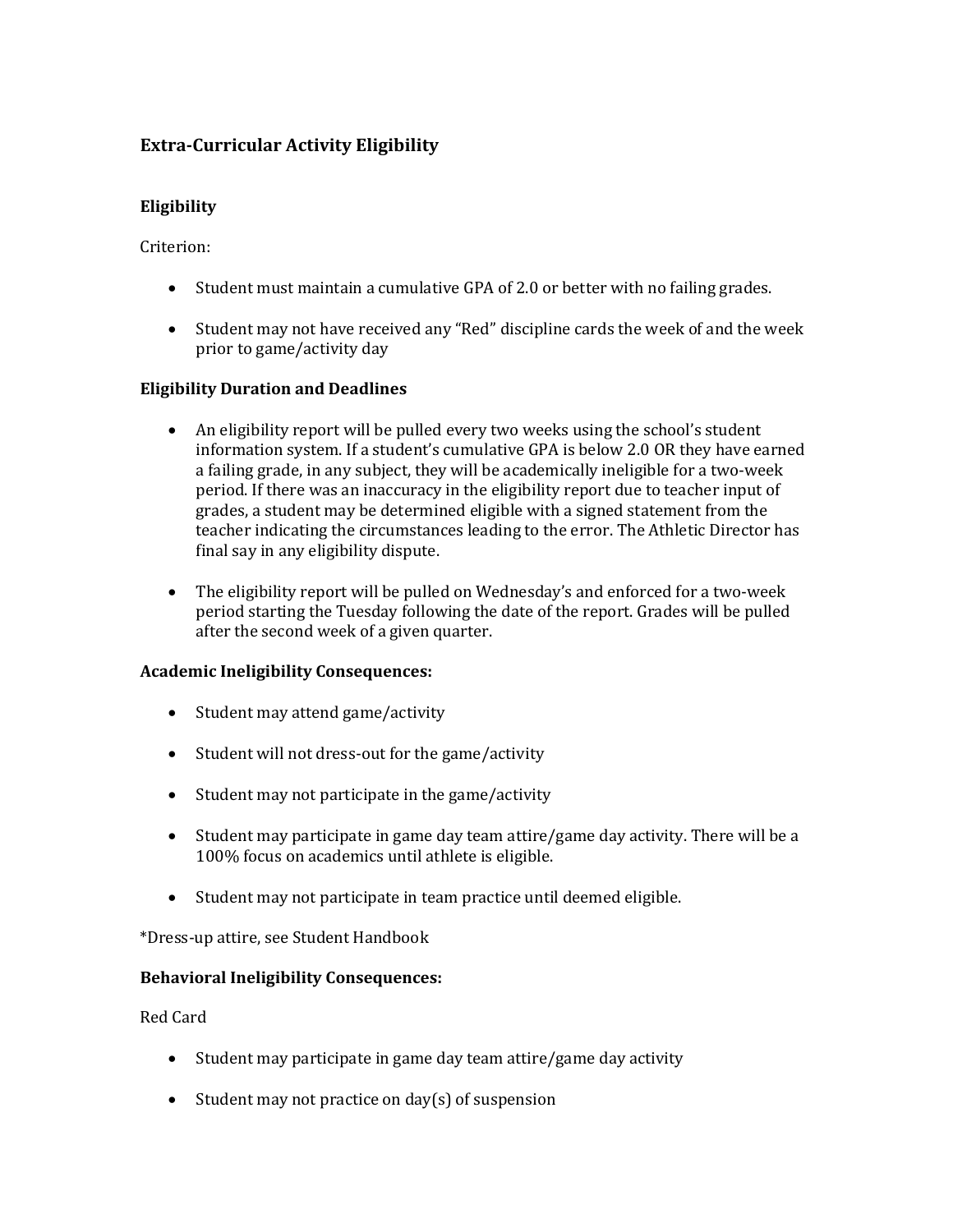• Student may not dress out for or play in the next game/activity following suspension

#### **Eligibility Grace Period**

When a student is not eligible to participate due to academics, they will be allowed a grace period on the first grade pull of their sport season. Students will have until the following grade pull to rectify any delinquencies. During this grace period, students may practice and compete. If the student does not improve scores by the  $2<sup>nd</sup>$  grade pull, they will be found ineligible and will not be able to perform or compete. Students found to be abusing the grace period may lose it.

#### **School Attendance**

Students are required to be at school on the day of a competition for at least half of the day. Failure to be in school for the appropriate amount of time will result in the student athlete not being able to participate in the athletic activity that day.

#### **Enrollment**

Students must be enrolled and taking 51% of their courses at ALA to be eligible to participate in extracurricular activities.

#### **Homeschool Students**

Homeschool students must reside in Pinal County to attend American Leadership Academy Ironwood campus. Homeschool parent must submit a copy of "Affidavit of Intent to Homeschool" to the Athletic Office. Approval must be granted prior to participation.

#### **COACHES EXPECTATIONS OF PLAYERS**

- Each player will be treated as an individual regarding any discipline situation. However, any athlete who demonstrates poor behavior not conducive to the spirit of good sportsmanship and citizenship, or is in violation of American Leadership Academy policies, may be subject to disciplinary action, including possible expulsion or suspension from the program.
- While on campus all team members will abide by all school rules and display conduct as a representative of ALA. He/she shall demonstrate the utmost respect to administrators, teachers, coaches, and staff always.
- Any obscene or vulgar language will not be tolerated.
- Any player ejected from a game will be suspended for the following game and required to meet with administration prior to rejoining the team.

#### **Alcohol, Tobacco, Steroids, and Controlled Substances**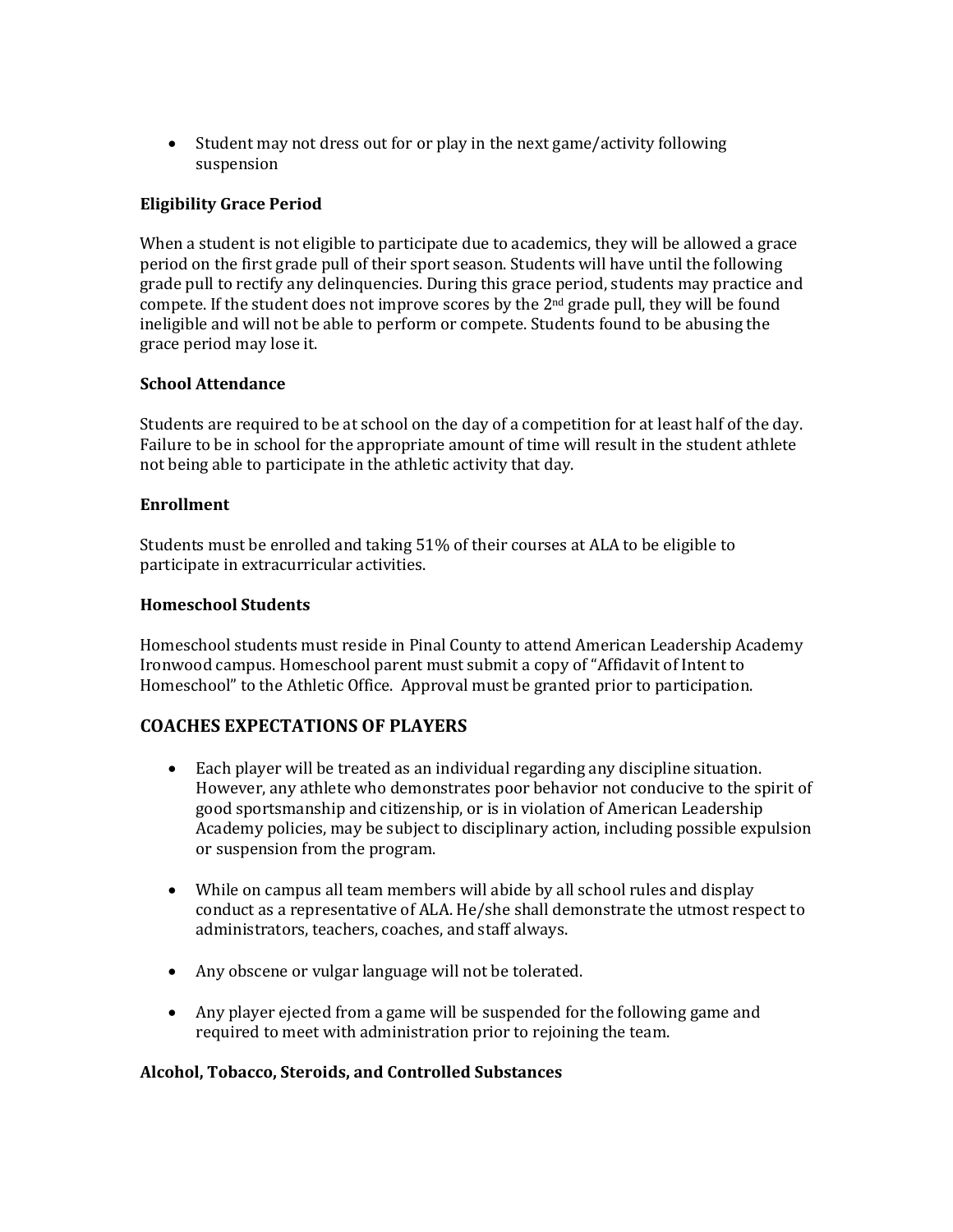Members of an ALA athletic team shall not use or attempt to use, have in their possession, or aid and abet anyone else to use tobacco, alcoholic beverages, steroids, or any form of narcotics or controlled substances, unless prescribed by a physician. Possession means having any knowledge of, or any control over, an item. Control includes, but is not limited to, having access to an item in a school locker, personal effects, a vehicle, or any other place where the item may be located. It is not necessary that a student intend to control the item. A student may acquire knowledge of an item visually, by being told about the item, or through other sensory perception. A student's knowledge will be based on the surrounding circumstances, not just the student's statements. For example, "forgetting" that an item is in one's locker, personal effects, or vehicle does not constitute lack of knowledge. Other disciplinary action, as deemed appropriate by the coach or the administration, may be taken.

#### **ROLES AND RESPONSIBILITIES**

#### **Players**

- Be committed to the team. Be prepared. Attend all practices, games, fundraisers, and activities with a positive attitude.
- Embrace whatever your role on the team may be. If you are in a reserve role, take your responsibility seriously, pushing your teammates to be the best they can be. Encourage and cheer on your teammates, whether you participate in the game or not.
- Be a good student. Meet your academic requirements to stay eligible.

#### **Parents**

- Honor your child's commitment to the team. Do not plan activities that would make he/she break that commitment.
- Practices are closed to parents. However, parents are encouraged to come to as many games as possible to cheer on your child AND the rest of the team.
- Do not make comparisons between your child and another player. Realize you may not see the whole picture. Trust the coaches.
- Be a good example of positive dialogue regarding your child's teammates, coaches, opponents, and referees.
- If your child has questions regarding playing time or any other issue, encourage them to talk to the coach directly. We love to see the students take responsibility in addressing concerns, as they develop the leadership qualities taught at ALA.
- If you as a parent have an issue that needs addressing, please contact the coach and set up a time to meet. DO NOT approach a coach before or after a game/practice.
- Parents, NO coaching from the sidelines, it is distracting. Please cheer but refrain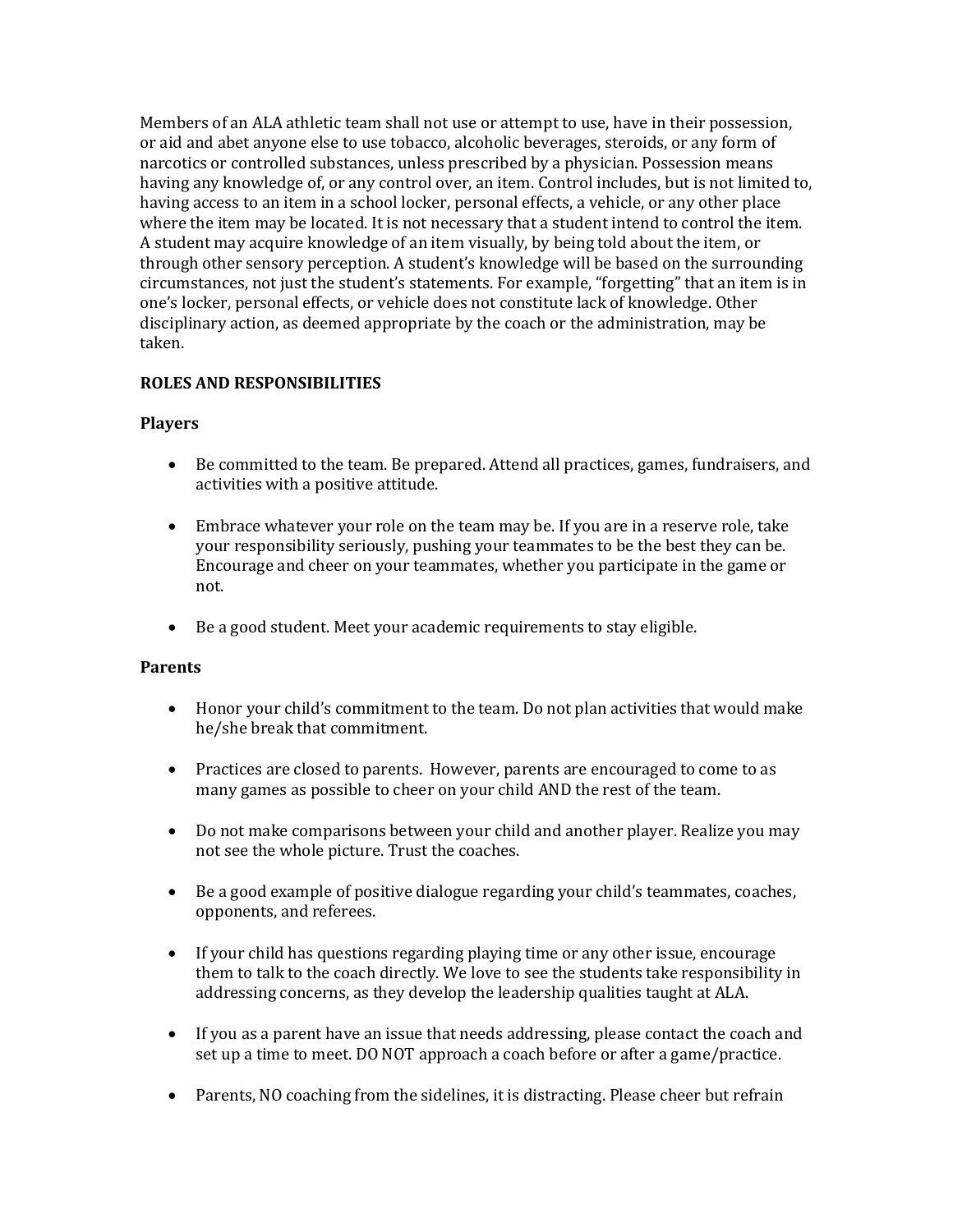from coaching and trying to get the players attention during the game.

#### **PARENT/COACH COMMUNICATION**

#### **Communications expected from athletes' coach**

- Philosophy of the coach
- Expectations the coach has for your athlete, as well as all the players
- Location and times of all practices and games
- Team requirements, i.e. fees, special equipment, fundraising, off-season conditioning, camp/clinics
- Discipline that will result in the denial of your athlete's participation
- The procedure to follow in event of an injury while under the coach's supervision

#### **Communications coaches expect from parents**

- Concerns expressed directly to the coach
- Notification of any schedule conflicts well in advance
- Specific concerns regarding a coach's philosophy and/or expectations

#### **Appropriate to discuss with coaches**

- Mental and physical treatment of your athlete
- Ways to help your athlete improve
- Concerns about your athlete's behavior

#### **Issues NOT appropriate to discuss with coaches**

- Playing time
- Team strategies
- Play calling
- Other athletes

#### **PARENT CODE OF CONDUCT**

Parents, fans and coaches who follow this simple code can help reinforce what sports are all about and will make the sporting experience a GREAT one for all involved.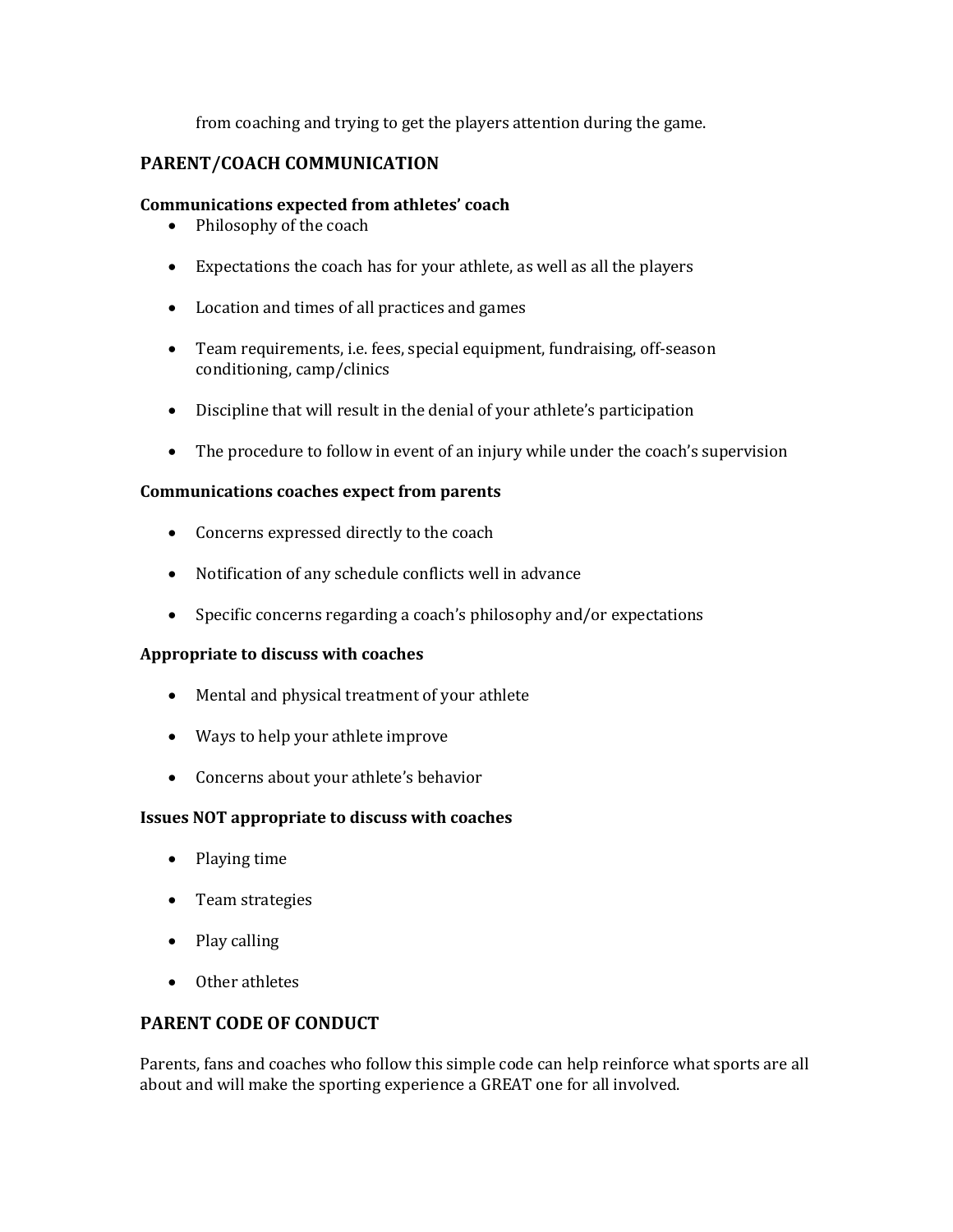- I will not force my child to participate in sports.
- I will remember that the game is for the youth involved, not the parents.
- I will inform the coach of any physical disability or ailment that may affect the safety of my child or the safety of others.
- I will learn the rules of the game and the policies of the league.
- I (and my guests) will be a positive role model for my child by demonstrating good sportsmanship. I will show respect, courtesy and positive support for all players, coaches, officials and spectators at every game, practice or other sporting event.
- I will not encourage any behaviors or practices that would endanger the health or well-being of the athletes.
- I will teach my child to play by the rules and to resolve conflicts without resorting to hostility or violence.
- I will demand that my child treat other players, coaches, officials and spectators with respect, regardless of race, creed, color, sex or ability.
- I will teach my child that doing one's best is more important than winning, so that my child will never feel defeated by the outcome of a game or his/her performance.
- I will praise my child for competing fairly and trying hard.
- I will refrain from ridiculing or yelling at my child or any other participant, for making a mistake or losing a competition.
- I will respect the officials always.
- I will not question, discuss, or confront a coach at an event. I will take time to speak with the coach at an appropriate time and place.
- I will refrain from coaching my child or other players during games and practices, unless I am one of the "official" coaches.

I also agree that if I fail to abide by the rules and guidelines, I will be subject to disciplinary actions that could include but not limited to the following.

- Verbal warning by official, head coach or administration
- Written warning
- Parental game suspension
- Parental season suspension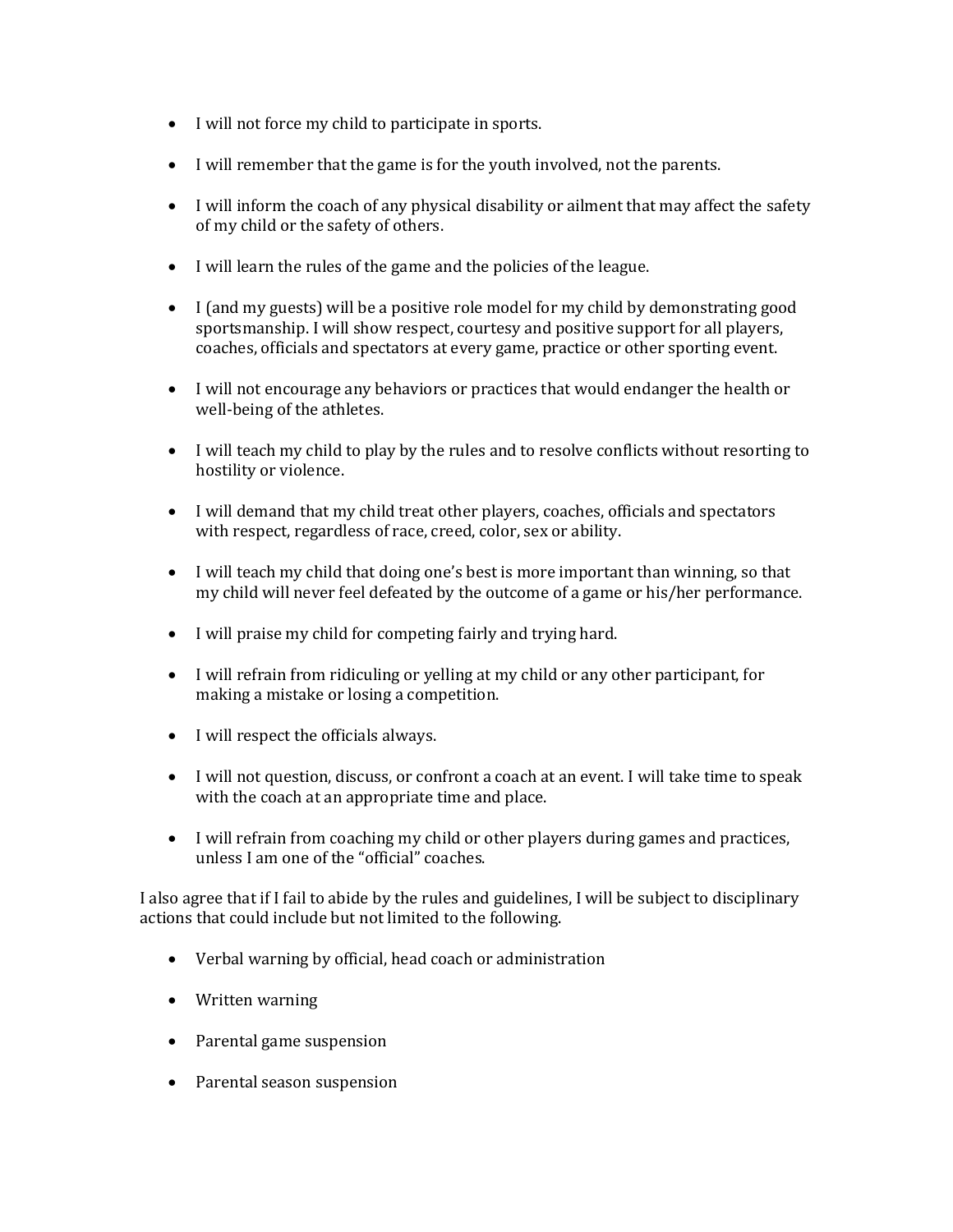#### **STUDENT CODE OF CONDUCT**

Interscholastic athletic competition should demonstrate high standards of ethics and sportsmanship and promote the development of good character and other important life skills. The highest potential of sports is achieved when participants are committed to pursuing victory with honor in accordance to six core principles: Trustworthiness, Respect, Responsibility, Fairness, Caring, and Good Citizenship (the "Six Pillars of Character"). The Code applies to all student-athletes involved in interscholastic sports in Arizona.

*I understand that to participate in athletics, I must act in accord with the following:*

#### **TRUSTWORTHINESS**

Be worthy of trust in all I do.

- *Integrity* Live up to high ideals of ethics and do what's right even when it's unpopular or personally costly.
- *Honesty* Live and compete honorably, don't lie, cheat, steal or engage in any other dishonest or unsportsmanlike conduct.
- *Reliability* Fulfill commitments; do what I say I will do; be on time to practices and games.
- *Loyalty* Be loyal to my school and team; put the team above personal glory.

#### **RESPECT**

Treat all people with respect all the time and require the same of other student-athletes.

- *Class* Live and play with class, be a good sport, be gracious in victory and accept defeat with dignity, give fallen opponents help, compliment extraordinary performance, show sincere respect in pre-and post-game rituals.
- *Disrespectful Conduct* Don't engage in disrespectful conduct of any sort including profanity, obscene gestures, offensive remarks of a sexual or racial nature, trash talking, taunting, boastful celebrations, or other actions that demean individuals or the sport.
- *Respect Officials* Treat contest officials with respect; don't complain about or argue with officials' calls during or after an athletic event.

#### **RESPONSIBILITY**

• *Importance of Education* - Be a student first and commit to getting the best education I can. Be honest with myself about the likelihood of getting an athletic scholarship or playing on a professional level and remember that many universities will not recruit student-athletes that do not have a serious commitment to their education.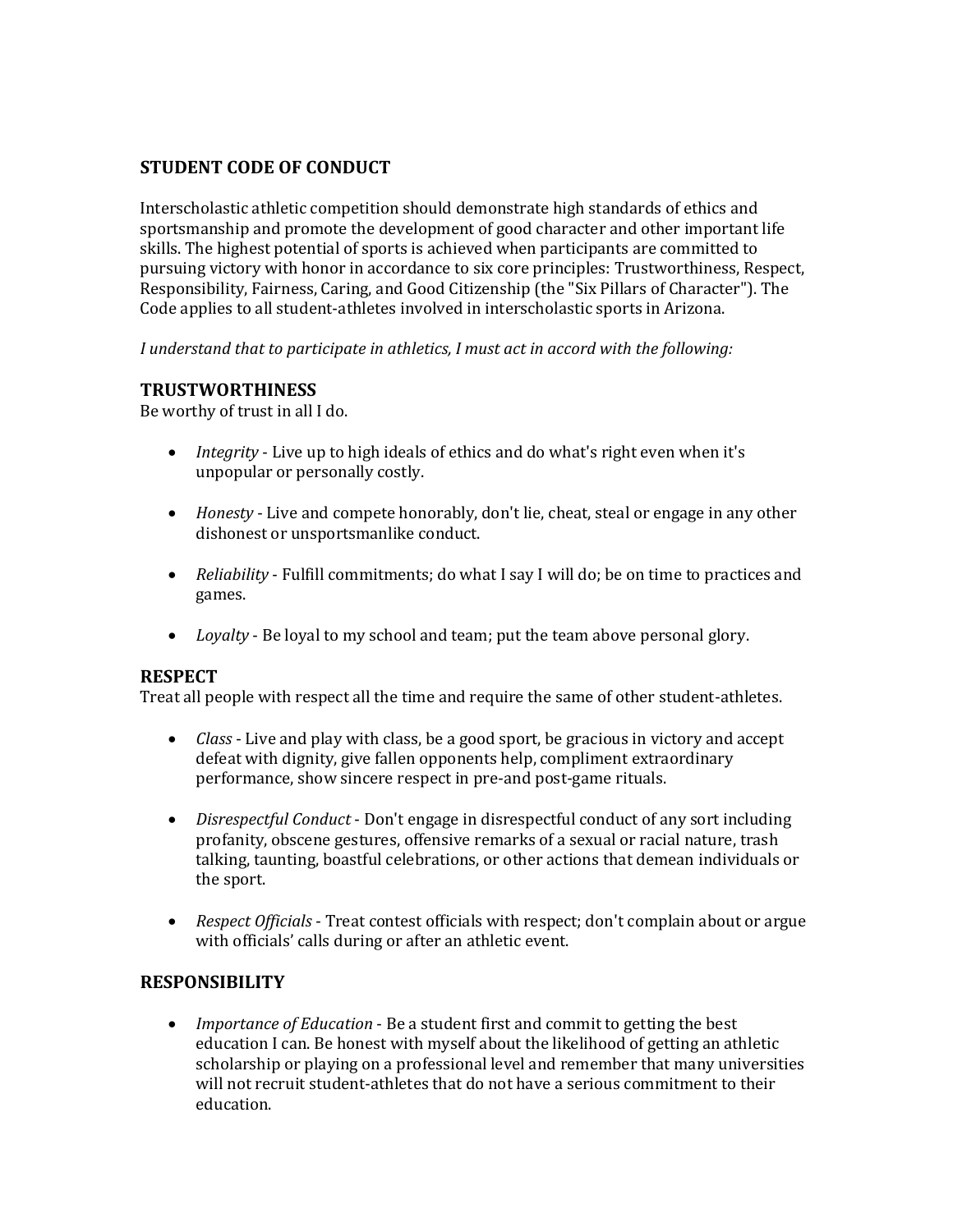- *Role Modeling* Remember, participation in sports is a privilege, not a right and that I am expected to represent my school, coaches, and teammates with honor, both on and off the field. I will consistently exhibit good character and conduct myself as a positive role model.
- *Self*-*Control* Exercise self-control; don't fight or show excessive displays of anger or frustration; have the strength to overcome the temptation to retaliate.
- *Healthy Lifestyle* Safeguard my health; don't use any illegal or unhealthy substance including alcohol, tobacco and drugs or engage in any unhealthy techniques to gain, lose or maintain weight.
- *Integrity of the Game* Protect the integrity of the game; don't gamble. Play the game according to the rules.

#### **FAIRNESS**

• *Be Fair* - Live up to high standards of fair play; be open-minded, always be willing to listen and learn.

#### **CARING**

- *Concern for Others* Demonstrate concern for others; never intentionally injure any player or engage in reckless behavior that might cause injury to others or myself.
- *Teammates* Help promote the well-being of teammates by positive counseling and encouragement or by reporting any unhealthy or dangerous conduct to coaches.

#### **CITIZENSHIP**

- *Play by the Rules* Maintain a thorough knowledge of and abide by all applicable game and competition rules.
- *Spirit of Rules* Honor the spirit and the letter of rules; avoid temptations to gain competitive advantage through improper gamesmanship techniques that violate the highest traditions of sportsmanship.
- Suspension or termination of the participation privilege is within the sole discretion of the school administration.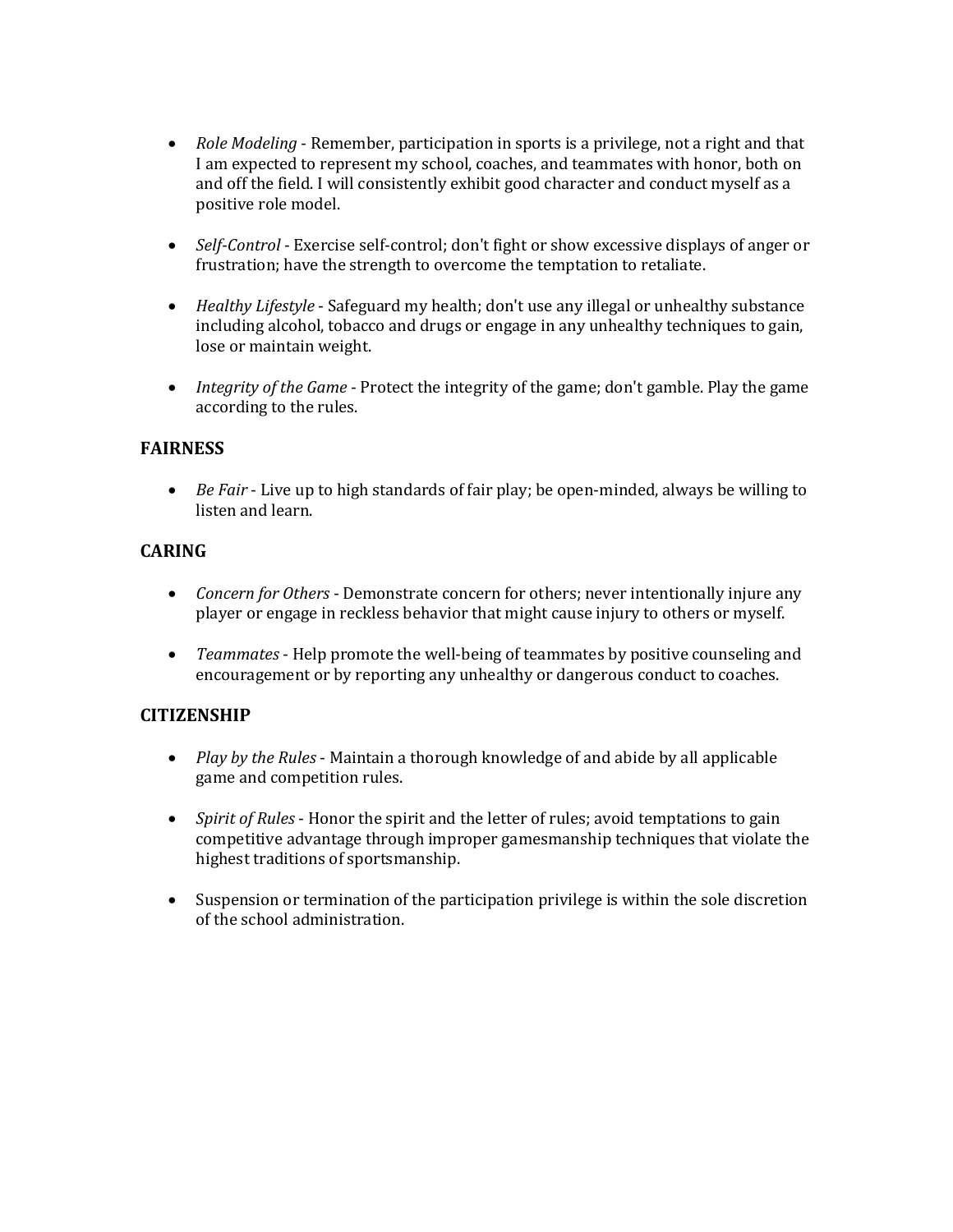#### **ATHLETIC CODE OF CONDUCT**

The Athletic Code of Conduct is for all athletes, spirit line, band members, team managers and student athletic trainers. Participation in athletic and activity programs is a privilege and ALA is committed to honoring the Code of Conduct.

#### **Expectations of Athletes**

1. No member of an athletic team, spirit line, band, team manager or student athletic trainer will use, attempt to use, possess, sell or assist any other scholar in the use of the following: a. Tobacco/tobacco products

b. Alcohol and drugs (i.e. transporting alcohol or drugs/drugs paraphernalia in your car, consumption of alcohol, or any form of controlled substance drugs/look-alike drugs.) c. Steroid or performance enhancement drugs No member of an athletic team, spirit line, band, team manager, or student trainer will exhibit behavior/citizenship that is considered detrimental to his/her team or school. Some examples of inappropriate behavior may include, but are not limited to, illegal acts, insubordination, theft, vandalism, fighting, possession of a weapon, lying to school officials, falsifying information, hazing or bullying.

#### **Violations**

1. If there is an alleged violation of the Athletic Code of Conduct:

a. The athlete's privilege of participation will be determined at a meeting to be held to discuss the infraction

b. The athlete's parents/guardians shall be notified and advised of the date and time of the meeting.

c. The meeting will include the athlete, parents/guardians, athletic

director/administration and school officials involved with the alleged violation.

d. The parents/guardians will be provided a written summary of the meeting. e. Failure to attend the meeting will be viewed as an acknowledgement of responsibility.

2. Any violation of the Athletic Code of Conduct that results in a suspension during the school year will result in the following consequences:

> FIRST OFFENSE - Games missed due to suspension or 10% of regular season, whichever is more. Athlete will be encouraged to seek counseling and/or professional help.

>> SECOND OFFENSE - Games missed due to suspension or 20% of regular season, whichever is more. Athlete will be encouraged to seek counseling and/or professional >> THIRD OFFENSE - May result in exclusion from the athletic team/program.

3. The Athletic Code of Conduct is in effect beginning with the athlete and parents/guardians

signing the contract. These policies are in effect on or off campus through the calendar year and do not supersede ALA's disciplinary policies or coach's rules. Discipline for violations will start from the point of discovery and meeting with the athlete.

4. If an athlete participates in a sport after a violation of the code, he/she must complete the season on the roster to compete in the next season. Athletes who are unable to complete a sanction during the course of the sports season shall complete the sanction during the next sports season. Athletes who violate the athletic code will be declared ineligible and suspended from athletic participation as stated above.

An athlete who feels that his/her rights have been violated may appeal the suspension, in writing, to the principal within five (5) school days. The principal will review the appeal and